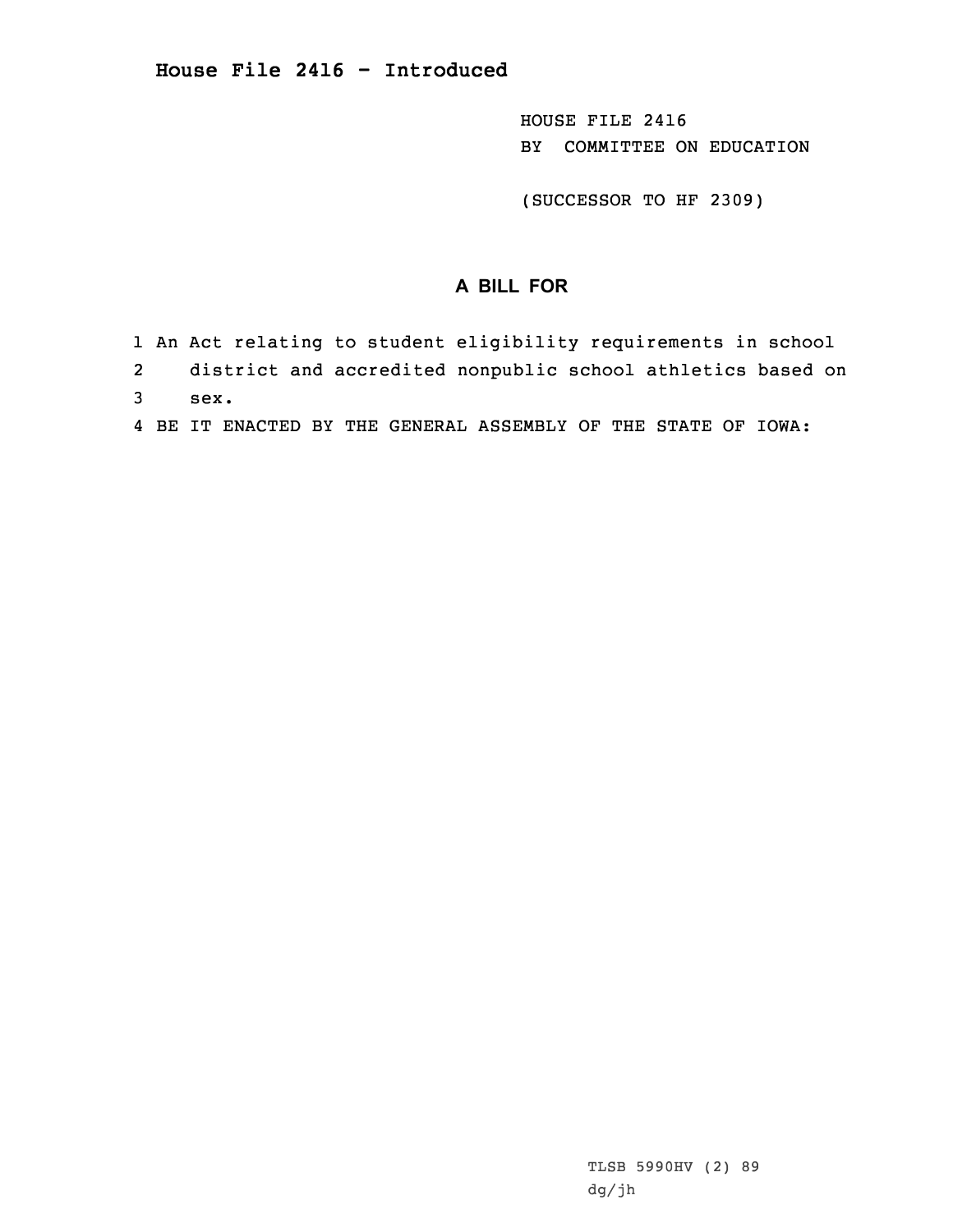1 Section 1. NEW SECTION. **280.32 Extracurricular athletics ——** 2 **eligibility —— cause of action.**

 1. *a.* An interscholastic athletic team, sport, or athletic event that is sponsored or sanctioned by an accredited nonpublic school, school district, or organization as defined in section 280.13, must be designated as one of the following, based on the sex at birth of the participating students:

8 (1) Females, women, or girls.

9 (2) Males, men, or boys.

10 (3) Coeducational or mixed.

11 *b.* Only female students, based on their sex, may participate 12 in any team, sport, or athletic event designated as being for 13 females, women, or girls.

14 *c.* For the purposes of this subsection, *"sex"* means <sup>15</sup> <sup>a</sup> person's biological sex as either female or male. The 16 sex listed on the student's official birth certificate or 17 certificate issued upon adoption may be relied upon if the 18 certificate was issued at or near the time of the student's 19 birth.

20 *d.* Protections pursuant to chapter 670 shall not apply to 21 <sup>a</sup> school district employee or <sup>a</sup> school district that does not 22 comply with the requirements of this section.

 2. *a.* If <sup>a</sup> student suffers direct or indirect harm as <sup>a</sup> result of <sup>a</sup> violation of subsection 1, that student has <sup>a</sup> private cause of action for injunctive, mandamus, damages, and declaratory relief against the entity that violated subsection 27 1.

 *b.* If <sup>a</sup> student is subjected to retaliation or other adverse action by an accredited nonpublic school, school district, or organization as defined in section 280.13, as <sup>a</sup> result of reporting <sup>a</sup> violation of subsection 1 to an employee or representative of the school, school district, organization as defined in section 280.13, or to <sup>a</sup> state or federal governmental entity having oversight authority, that student has <sup>a</sup> private cause of action for injunctive,

-1-

LSB 5990HV (2) 89  $dg/jh$  1/5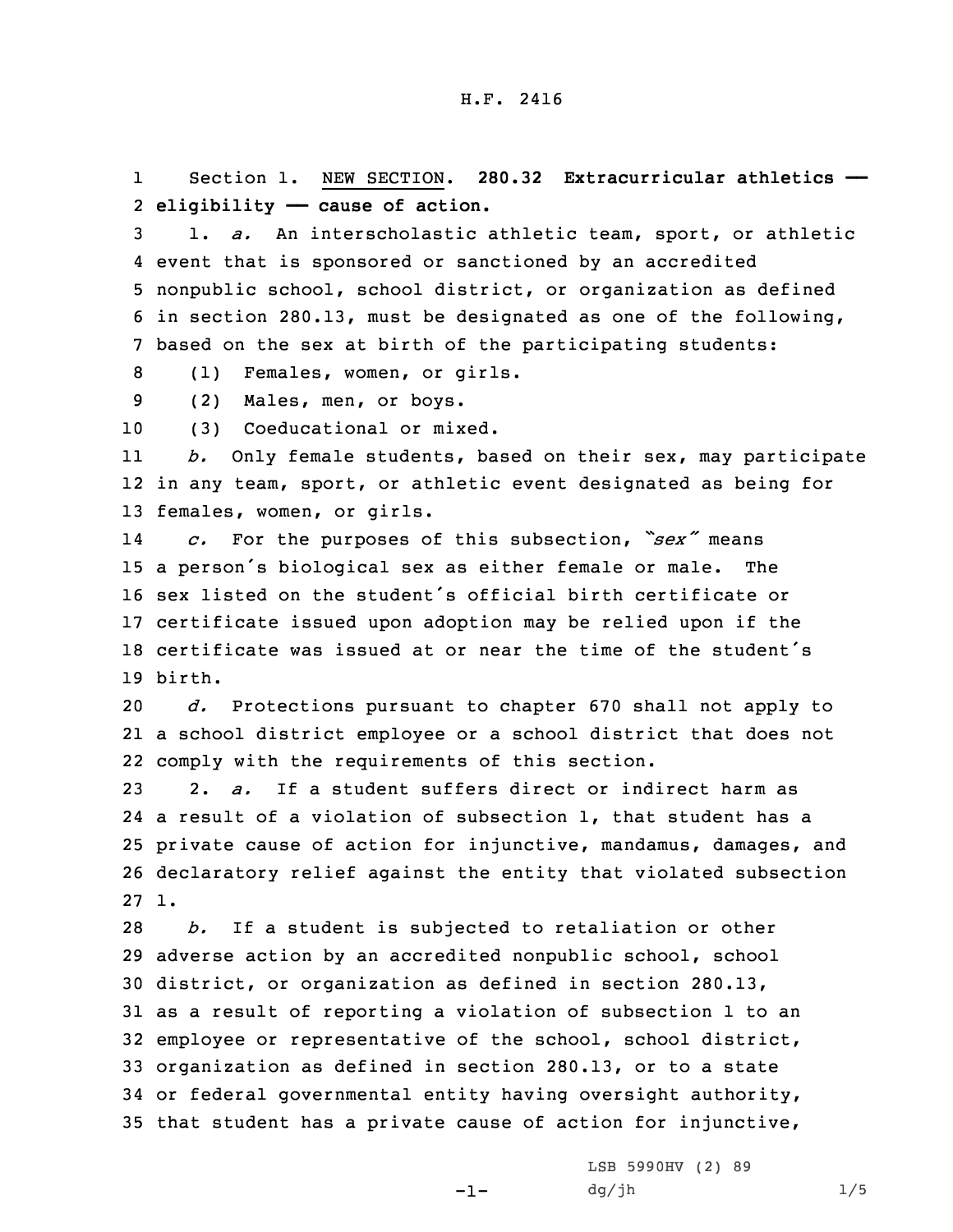mandamus, damages, and declaratory relief, against the accredited nonpublic school, school district, or organization. In addition, <sup>a</sup> governmental entity shall not investigate <sup>a</sup> complaint or take any adverse action against an accredited nonpublic school, school district, or organization, or any employee of <sup>a</sup> board of directors or the authorities in charge of an accredited nonpublic school for compliance with subsection 1.

 3. If an accredited nonpublic school, school district, or organization as defined in section 280.13, suffers any direct or indirect harm as <sup>a</sup> result of <sup>a</sup> violation of subsection 1, that accredited nonpublic school, school district, or organization has <sup>a</sup> private cause of action for injunctive, mandamus, damages, and declaratory relief against the entity that violated subsection 1.

16 4. *a.* <sup>A</sup> governmental entity, accredited nonpublic school, 17 or school district shall not be liable to any student for 18 complying with subsection 1.

 *b.* A civil action under subsection 2 or 3 must be initiated within two years from the date the alleged harm occurred. 21 *c.* Any party prevailing on <sup>a</sup> claim brought under subsection 2 or 3 is entitled to reasonable attorney fees and costs. 5. *a.* For any lawsuit brought or any complaint filed against an accredited nonpublic school, <sup>a</sup> school district, or an employee, board of directors member, or <sup>a</sup> member of the authorities in charge of <sup>a</sup> nonpublic school, as <sup>a</sup> result of compliance with subsection 1, the attorney general shall provide legal representation at no cost to that entity or individual.

 *b.* In addition to the expenses of representation, the state shall assume financial responsibility for any other expense related to the lawsuit or complaint and incurred by an accredited nonpublic school, <sup>a</sup> school district, or an employee, board of directors member, or <sup>a</sup> member of the authorities in charge of <sup>a</sup> nonpublic school, including any award for attorney

 $-2-$ 

LSB 5990HV (2) 89  $dg/jh$  2/5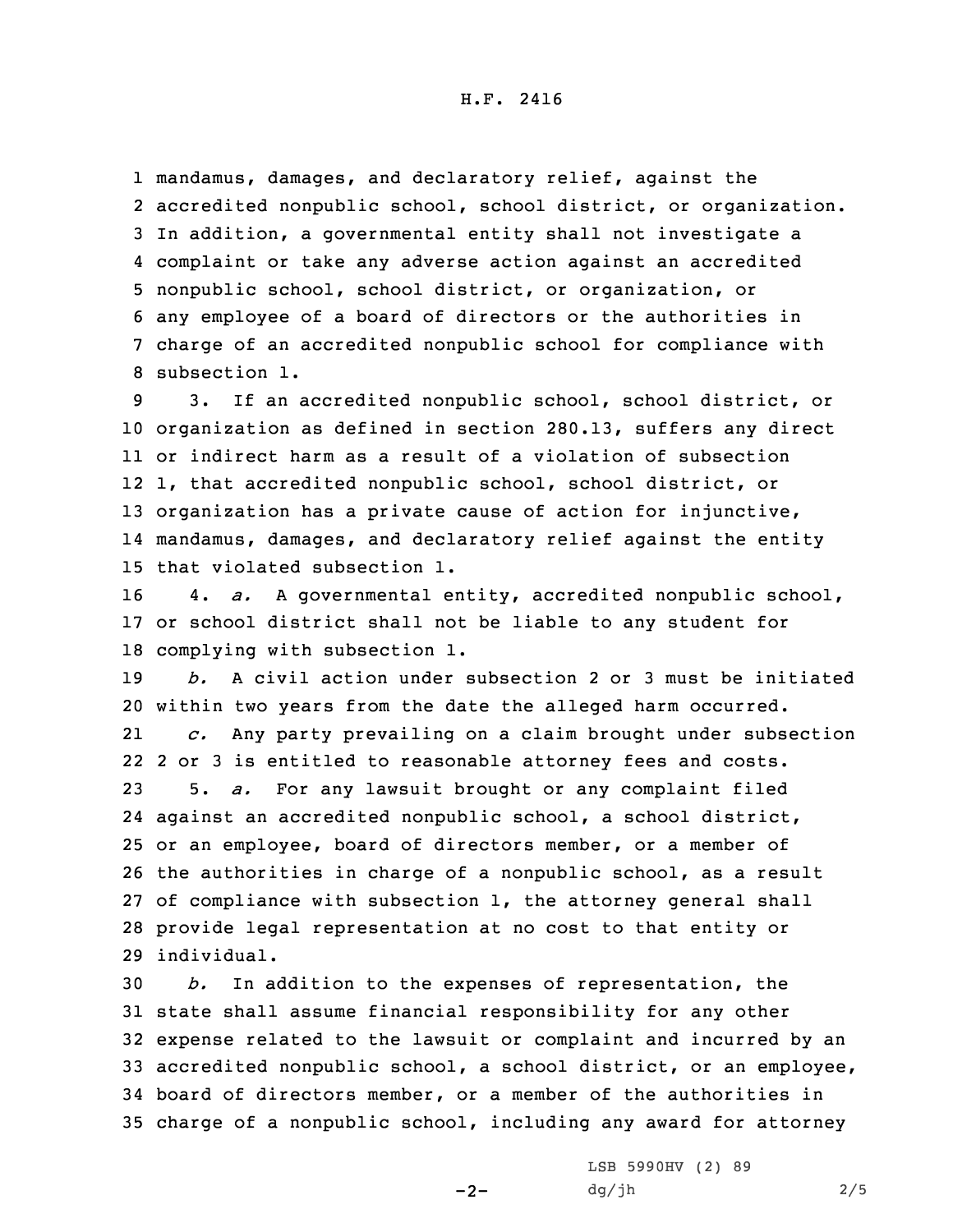## H.F. 2416

1 fees and costs for which that entity or individual would be 2 otherwise responsible.

3 EXPLANATION

4

 **The inclusion of this explanation does not constitute agreement with** <sup>5</sup> **the explanation's substance by the members of the general assembly.**

6 This bill relates to student eligibility requirements in 7 school district and accredited nonpublic school athletics.

 The bill requires an interscholastic athletic team, sport, or athletic event that is sponsored or sanctioned by an accredited nonpublic school, school district, or athletic organization must be designated as females, women, or girls; males, men, or boys; or coeducational or mixed based on the sex at birth of the participating students. The bill also requires that only female students, based on their sex, may participate in any team, sport, or athletic event designated as being for females, women, or girls. The bill defines "sex" to mean <sup>a</sup> person's biological sex as either female or male, and provides that the sex listed on the student's official birth certificate or certificate issued upon adoption may be relied upon if the certificate was issued at or near the time of the student's 21 birth.

22 The bill provides that the protections of Code chapter 670 23 (tort liability of governmental subdivisions) do not apply to 24 <sup>a</sup> school district employee or <sup>a</sup> school district that does not 25 comply with the requirements of the bill.

 The bill allows <sup>a</sup> student who suffers direct or indirect harm as <sup>a</sup> result of <sup>a</sup> violation of the bill's requirements to have <sup>a</sup> private cause of action for injunctive, mandamus, damages, and declaratory relief against the school district, accredited nonpublic school, or high school athletic organization.

 The bill also provides that <sup>a</sup> student who was subjected to retaliation or other adverse action by an accredited nonpublic school, school district, or high school athletic organization, as <sup>a</sup> result of reporting <sup>a</sup> violation of the bill's requirements to an employee or representative of the school, school

 $-3-$ 

LSB 5990HV (2) 89  $dg/jh$  3/5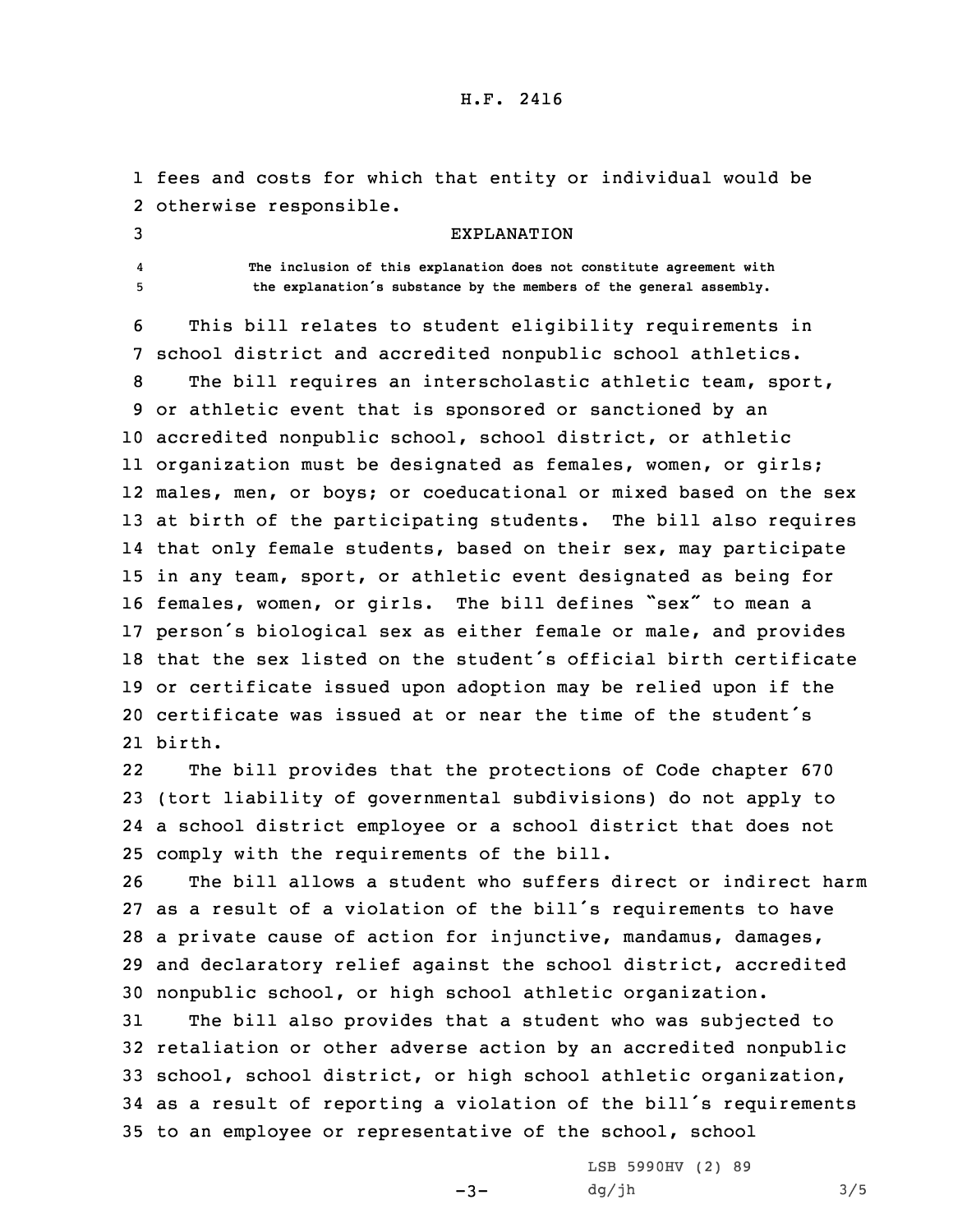## H.F. 2416

 district, high school athletic organization, or to <sup>a</sup> state or federal governmental entity having oversight authority, has <sup>a</sup> private cause of action for injunctive, mandamus, damages, and declaratory relief against the accredited nonpublic school, school district, or organization.

 The bill prohibits any governmental entity from investigating <sup>a</sup> complaint or taking any adverse action against an accredited nonpublic school, school district, or organization, or any employee of <sup>a</sup> board of directors or the authorities in charge of an accredited nonpublic school, for compliance with the bill's requirements.

12The bill allows an accredited nonpublic school, school district, or high school athletic organization that suffers any direct or indirect harm as <sup>a</sup> result of <sup>a</sup> violation of the bill's requirements to have <sup>a</sup> private cause of action for injunctive, mandamus, damages, and declaratory relief against the entity that violated the bill's requirements.

 The bill provides that <sup>a</sup> governmental entity, accredited nonpublic school, or school district is immune from liability to any student for its compliance with the bill's requirements. 21 The bill requires <sup>a</sup> civil action based on <sup>a</sup> violation of the bill's requirements or retaliation for reporting <sup>a</sup> violation of the bill's requirements to be initiated within two years from the date the alleged harm occurred.

 The bill entitles any party prevailing on <sup>a</sup> claim brought based on <sup>a</sup> violation of the bill's requirements or retaliation for reporting <sup>a</sup> violation of the bill's requirements to reasonable attorney fees and costs.

 The bill requires the attorney general to provide legal representation at no cost to an accredited nonpublic school, <sup>a</sup> school district, or an employee, board of directors member, or <sup>a</sup> member of the authorities in charge of <sup>a</sup> nonpublic school for any lawsuit brought or any complaint filed against that entity as <sup>a</sup> result of compliance with the bill's requirements. The bill also requires that, in addition to the expenses of

 $-4-$ 

LSB 5990HV (2) 89  $dg/jh$  4/5